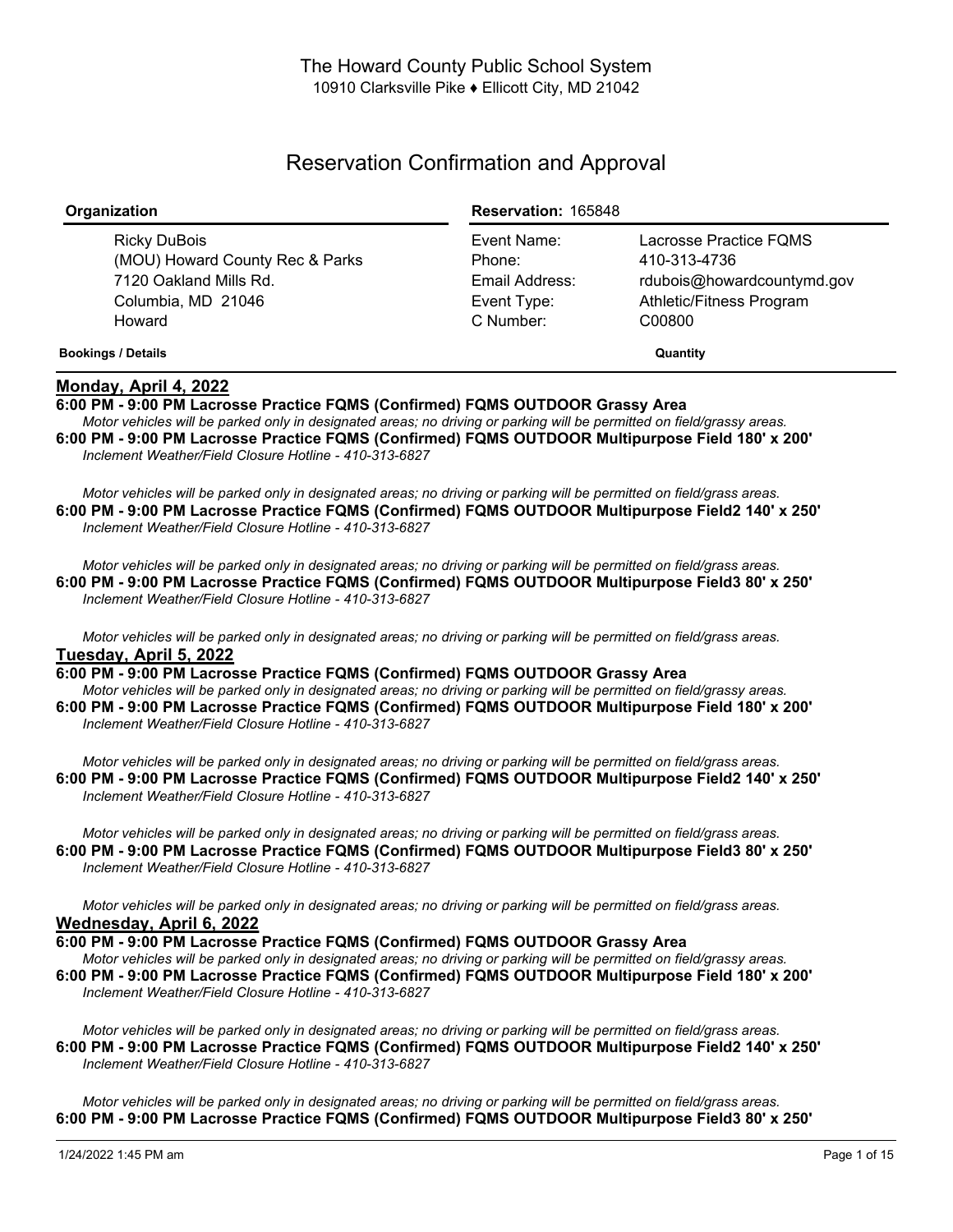#### **6:00 PM - 9:00 PM Lacrosse Practice FQMS (Confirmed) FQMS OUTDOOR Multipurpose Field3 80' x 250' Bookings / Details Quantity**

*Inclement Weather/Field Closure Hotline - 410-313-6827*

Motor vehicles will be parked only in designated areas; no driving or parking will be permitted on field/grass areas. **Thursday, April 7, 2022**

**6:00 PM - 9:00 PM Lacrosse Practice FQMS (Confirmed) FQMS OUTDOOR Grassy Area**

Motor vehicles will be parked only in designated areas; no driving or parking will be permitted on field/grassy areas. **6:00 PM - 9:00 PM Lacrosse Practice FQMS (Confirmed) FQMS OUTDOOR Multipurpose Field 180' x 200'** *Inclement Weather/Field Closure Hotline - 410-313-6827*

Motor vehicles will be parked only in designated areas; no driving or parking will be permitted on field/grass areas. **6:00 PM - 9:00 PM Lacrosse Practice FQMS (Confirmed) FQMS OUTDOOR Multipurpose Field2 140' x 250'** *Inclement Weather/Field Closure Hotline - 410-313-6827*

Motor vehicles will be parked only in designated areas; no driving or parking will be permitted on field/grass areas. **6:00 PM - 9:00 PM Lacrosse Practice FQMS (Confirmed) FQMS OUTDOOR Multipurpose Field3 80' x 250'** *Inclement Weather/Field Closure Hotline - 410-313-6827*

Motor vehicles will be parked only in designated areas; no driving or parking will be permitted on field/grass areas. **Friday, April 8, 2022**

**6:00 PM - 9:00 PM Lacrosse Practice FQMS (Confirmed) FQMS OUTDOOR Grassy Area** Motor vehicles will be parked only in designated areas; no driving or parking will be permitted on field/grassy areas. **6:00 PM - 9:00 PM Lacrosse Practice FQMS (Confirmed) FQMS OUTDOOR Multipurpose Field 180' x 200'** *Inclement Weather/Field Closure Hotline - 410-313-6827*

Motor vehicles will be parked only in designated areas; no driving or parking will be permitted on field/grass areas. **6:00 PM - 9:00 PM Lacrosse Practice FQMS (Confirmed) FQMS OUTDOOR Multipurpose Field2 140' x 250'** *Inclement Weather/Field Closure Hotline - 410-313-6827*

Motor vehicles will be parked only in designated areas; no driving or parking will be permitted on field/grass areas. **6:00 PM - 9:00 PM Lacrosse Practice FQMS (Confirmed) FQMS OUTDOOR Multipurpose Field3 80' x 250'** *Inclement Weather/Field Closure Hotline - 410-313-6827*

Motor vehicles will be parked only in designated areas; no driving or parking will be permitted on field/grass areas. **Monday, April 11, 2022**

**6:00 PM - 9:00 PM Lacrosse Practice FQMS (Confirmed) FQMS OUTDOOR Grassy Area**

Motor vehicles will be parked only in designated areas; no driving or parking will be permitted on field/grassy areas. **6:00 PM - 9:00 PM Lacrosse Practice FQMS (Confirmed) FQMS OUTDOOR Multipurpose Field 180' x 200'** *Inclement Weather/Field Closure Hotline - 410-313-6827*

Motor vehicles will be parked only in designated areas; no driving or parking will be permitted on field/grass areas. **6:00 PM - 9:00 PM Lacrosse Practice FQMS (Confirmed) FQMS OUTDOOR Multipurpose Field2 140' x 250'** *Inclement Weather/Field Closure Hotline - 410-313-6827*

Motor vehicles will be parked only in designated areas; no driving or parking will be permitted on field/grass areas. **6:00 PM - 9:00 PM Lacrosse Practice FQMS (Confirmed) FQMS OUTDOOR Multipurpose Field3 80' x 250'** *Inclement Weather/Field Closure Hotline - 410-313-6827*

Motor vehicles will be parked only in designated areas; no driving or parking will be permitted on field/grass areas. **Tuesday, April 12, 2022**

**6:00 PM - 9:00 PM Lacrosse Practice FQMS (Confirmed) FQMS OUTDOOR Grassy Area**

Motor vehicles will be parked only in designated areas; no driving or parking will be permitted on field/grassy areas. **6:00 PM - 9:00 PM Lacrosse Practice FQMS (Confirmed) FQMS OUTDOOR Multipurpose Field 180' x 200'** *Inclement Weather/Field Closure Hotline - 410-313-6827*

Motor vehicles will be parked only in designated areas; no driving or parking will be permitted on field/grass areas. **6:00 PM - 9:00 PM Lacrosse Practice FQMS (Confirmed) FQMS OUTDOOR Multipurpose Field2 140' x 250'** *Inclement Weather/Field Closure Hotline - 410-313-6827*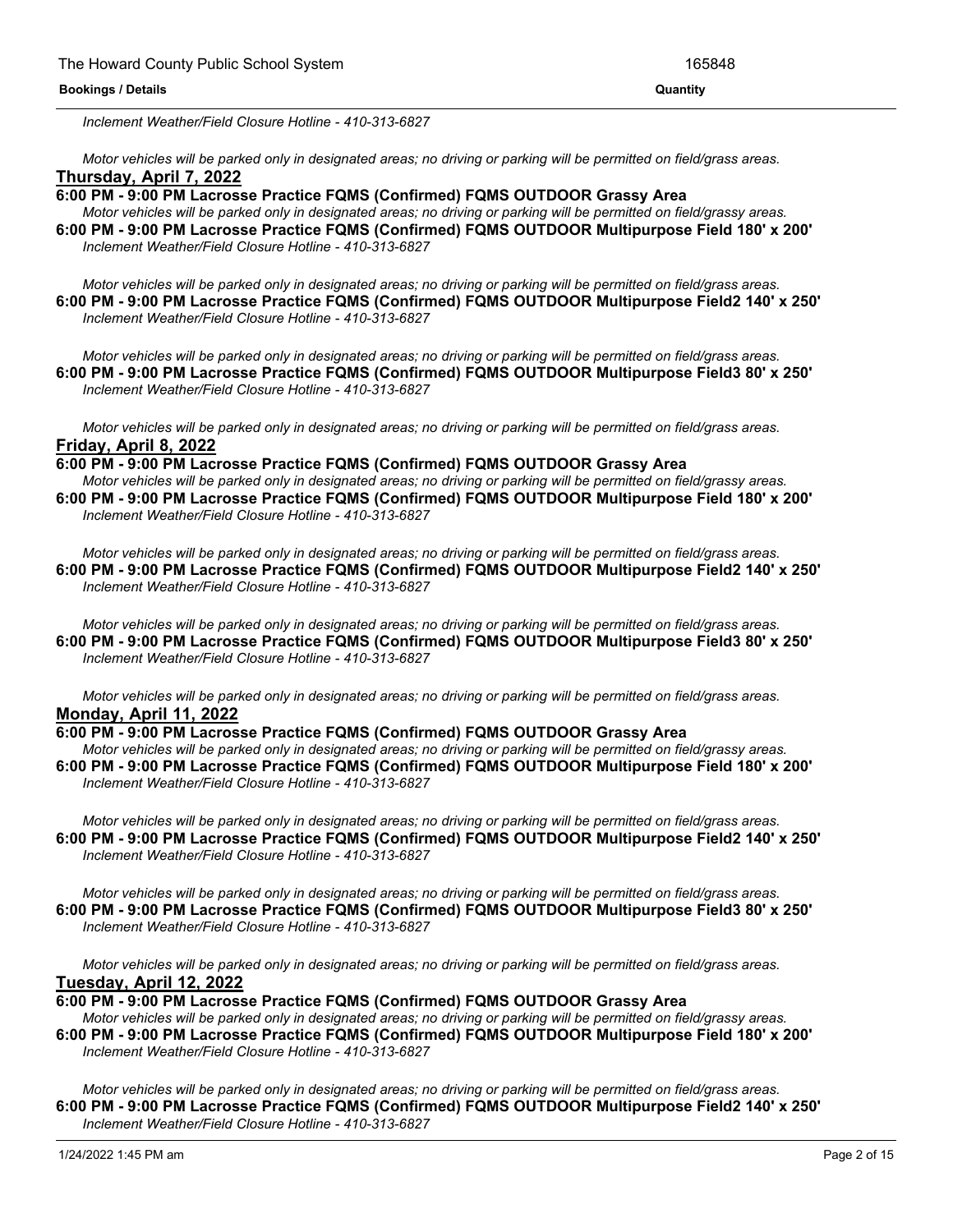Motor vehicles will be parked only in designated areas; no driving or parking will be permitted on field/grass areas. **6:00 PM - 9:00 PM Lacrosse Practice FQMS (Confirmed) FQMS OUTDOOR Multipurpose Field3 80' x 250'** *Inclement Weather/Field Closure Hotline - 410-313-6827*

Motor vehicles will be parked only in designated areas; no driving or parking will be permitted on field/grass areas. **Wednesday, April 13, 2022**

**6:00 PM - 9:00 PM Lacrosse Practice FQMS (Confirmed) FQMS OUTDOOR Grassy Area**

Motor vehicles will be parked only in designated areas; no driving or parking will be permitted on field/grassy areas. **6:00 PM - 9:00 PM Lacrosse Practice FQMS (Confirmed) FQMS OUTDOOR Multipurpose Field 180' x 200'** *Inclement Weather/Field Closure Hotline - 410-313-6827*

Motor vehicles will be parked only in designated areas; no driving or parking will be permitted on field/grass areas. **6:00 PM - 9:00 PM Lacrosse Practice FQMS (Confirmed) FQMS OUTDOOR Multipurpose Field2 140' x 250'** *Inclement Weather/Field Closure Hotline - 410-313-6827*

Motor vehicles will be parked only in designated areas; no driving or parking will be permitted on field/grass areas. **6:00 PM - 9:00 PM Lacrosse Practice FQMS (Confirmed) FQMS OUTDOOR Multipurpose Field3 80' x 250'** *Inclement Weather/Field Closure Hotline - 410-313-6827*

Motor vehicles will be parked only in designated areas; no driving or parking will be permitted on field/grass areas. **Thursday, April 14, 2022**

**6:00 PM - 9:00 PM Lacrosse Practice FQMS (Confirmed) FQMS OUTDOOR Grassy Area** Motor vehicles will be parked only in designated areas; no driving or parking will be permitted on field/grassy areas. **6:00 PM - 9:00 PM Lacrosse Practice FQMS (Confirmed) FQMS OUTDOOR Multipurpose Field 180' x 200'** *Inclement Weather/Field Closure Hotline - 410-313-6827*

Motor vehicles will be parked only in designated areas; no driving or parking will be permitted on field/grass areas. **6:00 PM - 9:00 PM Lacrosse Practice FQMS (Confirmed) FQMS OUTDOOR Multipurpose Field2 140' x 250'** *Inclement Weather/Field Closure Hotline - 410-313-6827*

Motor vehicles will be parked only in designated areas; no driving or parking will be permitted on field/grass areas. **6:00 PM - 9:00 PM Lacrosse Practice FQMS (Confirmed) FQMS OUTDOOR Multipurpose Field3 80' x 250'** *Inclement Weather/Field Closure Hotline - 410-313-6827*

Motor vehicles will be parked only in designated areas; no driving or parking will be permitted on field/grass areas. **Tuesday, April 19, 2022**

# **6:00 PM - 9:00 PM Lacrosse Practice FQMS (Confirmed) FQMS OUTDOOR Grassy Area**

Motor vehicles will be parked only in designated areas; no driving or parking will be permitted on field/grassy areas. **6:00 PM - 9:00 PM Lacrosse Practice FQMS (Confirmed) FQMS OUTDOOR Multipurpose Field 180' x 200'** *Inclement Weather/Field Closure Hotline - 410-313-6827*

Motor vehicles will be parked only in designated areas; no driving or parking will be permitted on field/grass areas. **6:00 PM - 9:00 PM Lacrosse Practice FQMS (Confirmed) FQMS OUTDOOR Multipurpose Field2 140' x 250'** *Inclement Weather/Field Closure Hotline - 410-313-6827*

Motor vehicles will be parked only in designated areas; no driving or parking will be permitted on field/grass areas. **6:00 PM - 9:00 PM Lacrosse Practice FQMS (Confirmed) FQMS OUTDOOR Multipurpose Field3 80' x 250'** *Inclement Weather/Field Closure Hotline - 410-313-6827*

Motor vehicles will be parked only in designated areas; no driving or parking will be permitted on field/grass areas. **Wednesday, April 20, 2022**

# **6:00 PM - 9:00 PM Lacrosse Practice FQMS (Confirmed) FQMS OUTDOOR Grassy Area**

Motor vehicles will be parked only in designated areas: no driving or parking will be permitted on field/grassy areas. **6:00 PM - 9:00 PM Lacrosse Practice FQMS (Confirmed) FQMS OUTDOOR Multipurpose Field 180' x 200'** *Inclement Weather/Field Closure Hotline - 410-313-6827*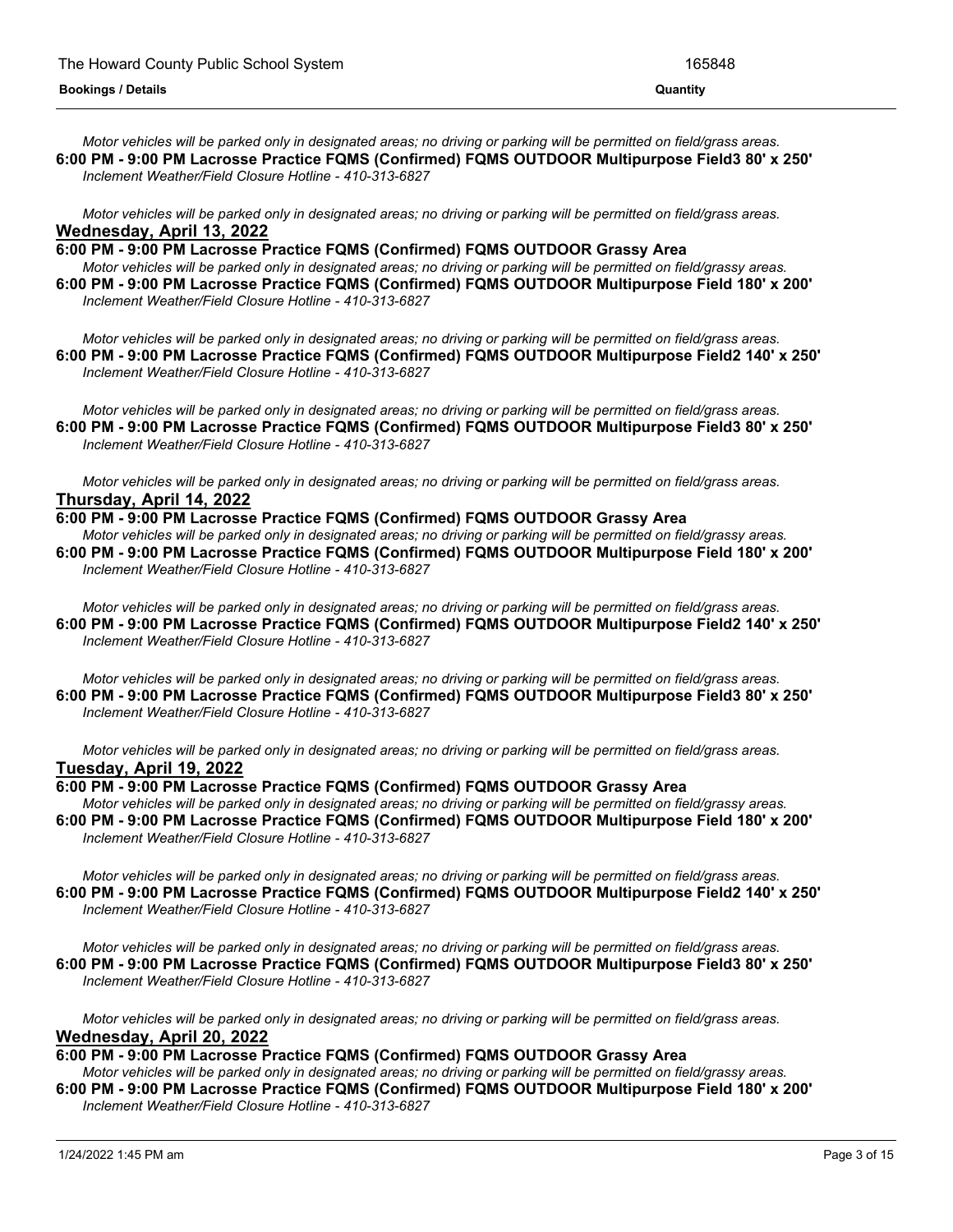Motor vehicles will be parked only in designated areas; no driving or parking will be permitted on field/grass areas. **6:00 PM - 9:00 PM Lacrosse Practice FQMS (Confirmed) FQMS OUTDOOR Multipurpose Field2 140' x 250'** *Inclement Weather/Field Closure Hotline - 410-313-6827*

Motor vehicles will be parked only in designated areas; no driving or parking will be permitted on field/grass areas. **6:00 PM - 9:00 PM Lacrosse Practice FQMS (Confirmed) FQMS OUTDOOR Multipurpose Field3 80' x 250'** *Inclement Weather/Field Closure Hotline - 410-313-6827*

Motor vehicles will be parked only in designated areas; no driving or parking will be permitted on field/grass areas. **Thursday, April 21, 2022**

### **6:00 PM - 9:00 PM Lacrosse Practice FQMS (Confirmed) FQMS OUTDOOR Grassy Area**

Motor vehicles will be parked only in designated areas; no driving or parking will be permitted on field/grassy areas. **6:00 PM - 9:00 PM Lacrosse Practice FQMS (Confirmed) FQMS OUTDOOR Multipurpose Field 180' x 200'** *Inclement Weather/Field Closure Hotline - 410-313-6827*

Motor vehicles will be parked only in designated areas; no driving or parking will be permitted on field/grass areas. **6:00 PM - 9:00 PM Lacrosse Practice FQMS (Confirmed) FQMS OUTDOOR Multipurpose Field2 140' x 250'** *Inclement Weather/Field Closure Hotline - 410-313-6827*

Motor vehicles will be parked only in designated areas; no driving or parking will be permitted on field/grass areas. **6:00 PM - 9:00 PM Lacrosse Practice FQMS (Confirmed) FQMS OUTDOOR Multipurpose Field3 80' x 250'** *Inclement Weather/Field Closure Hotline - 410-313-6827*

Motor vehicles will be parked only in designated areas; no driving or parking will be permitted on field/grass areas. **Friday, April 22, 2022**

**6:00 PM - 9:00 PM Lacrosse Practice FQMS (Confirmed) FQMS OUTDOOR Grassy Area** Motor vehicles will be parked only in designated areas; no driving or parking will be permitted on field/grassy areas. **6:00 PM - 9:00 PM Lacrosse Practice FQMS (Confirmed) FQMS OUTDOOR Multipurpose Field 180' x 200'** *Inclement Weather/Field Closure Hotline - 410-313-6827*

Motor vehicles will be parked only in designated areas; no driving or parking will be permitted on field/grass areas. **6:00 PM - 9:00 PM Lacrosse Practice FQMS (Confirmed) FQMS OUTDOOR Multipurpose Field2 140' x 250'** *Inclement Weather/Field Closure Hotline - 410-313-6827*

Motor vehicles will be parked only in designated areas; no driving or parking will be permitted on field/grass areas. **6:00 PM - 9:00 PM Lacrosse Practice FQMS (Confirmed) FQMS OUTDOOR Multipurpose Field3 80' x 250'** *Inclement Weather/Field Closure Hotline - 410-313-6827*

Motor vehicles will be parked only in designated areas; no driving or parking will be permitted on field/grass areas. **Monday, April 25, 2022**

# **6:00 PM - 9:00 PM Lacrosse Practice FQMS (Confirmed) FQMS OUTDOOR Grassy Area**

Motor vehicles will be parked only in designated areas: no driving or parking will be permitted on field/grassy areas. **6:00 PM - 9:00 PM Lacrosse Practice FQMS (Confirmed) FQMS OUTDOOR Multipurpose Field 180' x 200'** *Inclement Weather/Field Closure Hotline - 410-313-6827*

Motor vehicles will be parked only in designated areas; no driving or parking will be permitted on field/grass areas. **6:00 PM - 9:00 PM Lacrosse Practice FQMS (Confirmed) FQMS OUTDOOR Multipurpose Field2 140' x 250'** *Inclement Weather/Field Closure Hotline - 410-313-6827*

Motor vehicles will be parked only in designated areas; no driving or parking will be permitted on field/grass areas. **6:00 PM - 9:00 PM Lacrosse Practice FQMS (Confirmed) FQMS OUTDOOR Multipurpose Field3 80' x 250'** *Inclement Weather/Field Closure Hotline - 410-313-6827*

Motor vehicles will be parked only in designated areas; no driving or parking will be permitted on field/grass areas. **Tuesday, April 26, 2022**

**6:00 PM - 9:00 PM Lacrosse Practice FQMS (Confirmed) FQMS OUTDOOR Grassy Area**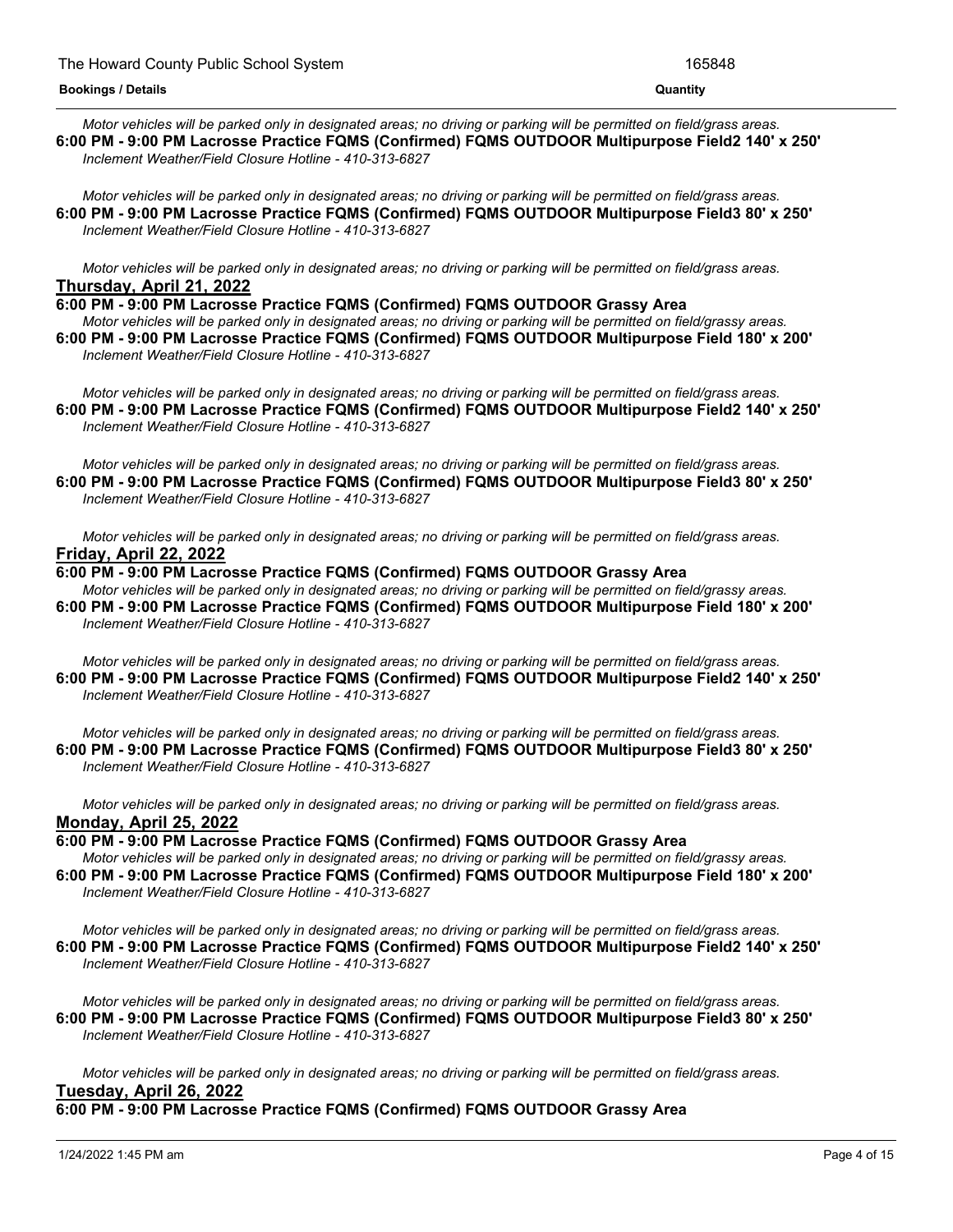#### **6:00 PM - 9:00 PM Lacrosse Practice FQMS (Confirmed) FQMS OUTDOOR Grassy Area Bookings / Details Quantity**

Motor vehicles will be parked only in designated areas; no driving or parking will be permitted on field/grassy areas. **6:00 PM - 9:00 PM Lacrosse Practice FQMS (Confirmed) FQMS OUTDOOR Multipurpose Field 180' x 200'** *Inclement Weather/Field Closure Hotline - 410-313-6827*

Motor vehicles will be parked only in designated areas: no driving or parking will be permitted on field/grass areas. **6:00 PM - 9:00 PM Lacrosse Practice FQMS (Confirmed) FQMS OUTDOOR Multipurpose Field2 140' x 250'** *Inclement Weather/Field Closure Hotline - 410-313-6827*

Motor vehicles will be parked only in designated areas; no driving or parking will be permitted on field/grass areas. **6:00 PM - 9:00 PM Lacrosse Practice FQMS (Confirmed) FQMS OUTDOOR Multipurpose Field3 80' x 250'** *Inclement Weather/Field Closure Hotline - 410-313-6827*

Motor vehicles will be parked only in designated areas: no driving or parking will be permitted on field/grass areas. **Wednesday, April 27, 2022**

**6:00 PM - 9:00 PM Lacrosse Practice FQMS (Confirmed) FQMS OUTDOOR Grassy Area**

Motor vehicles will be parked only in designated areas; no driving or parking will be permitted on field/grassy areas. **6:00 PM - 9:00 PM Lacrosse Practice FQMS (Confirmed) FQMS OUTDOOR Multipurpose Field 180' x 200'** *Inclement Weather/Field Closure Hotline - 410-313-6827*

Motor vehicles will be parked only in designated areas; no driving or parking will be permitted on field/grass areas. **6:00 PM - 9:00 PM Lacrosse Practice FQMS (Confirmed) FQMS OUTDOOR Multipurpose Field2 140' x 250'** *Inclement Weather/Field Closure Hotline - 410-313-6827*

Motor vehicles will be parked only in designated areas; no driving or parking will be permitted on field/grass areas. **6:00 PM - 9:00 PM Lacrosse Practice FQMS (Confirmed) FQMS OUTDOOR Multipurpose Field3 80' x 250'** *Inclement Weather/Field Closure Hotline - 410-313-6827*

Motor vehicles will be parked only in designated areas; no driving or parking will be permitted on field/grass areas. **Thursday, April 28, 2022**

**6:00 PM - 9:00 PM Lacrosse Practice FQMS (Confirmed) FQMS OUTDOOR Grassy Area** Motor vehicles will be parked only in designated areas; no driving or parking will be permitted on field/grassy areas. **6:00 PM - 9:00 PM Lacrosse Practice FQMS (Confirmed) FQMS OUTDOOR Multipurpose Field 180' x 200'** *Inclement Weather/Field Closure Hotline - 410-313-6827*

Motor vehicles will be parked only in designated areas; no driving or parking will be permitted on field/grass areas. **6:00 PM - 9:00 PM Lacrosse Practice FQMS (Confirmed) FQMS OUTDOOR Multipurpose Field2 140' x 250'** *Inclement Weather/Field Closure Hotline - 410-313-6827*

Motor vehicles will be parked only in designated areas; no driving or parking will be permitted on field/grass areas. **6:00 PM - 9:00 PM Lacrosse Practice FQMS (Confirmed) FQMS OUTDOOR Multipurpose Field3 80' x 250'** *Inclement Weather/Field Closure Hotline - 410-313-6827*

Motor vehicles will be parked only in designated areas; no driving or parking will be permitted on field/grass areas. **Friday, April 29, 2022**

**6:00 PM - 9:00 PM Lacrosse Practice FQMS (Confirmed) FQMS OUTDOOR Grassy Area**

Motor vehicles will be parked only in designated areas; no driving or parking will be permitted on field/grassy areas. **6:00 PM - 9:00 PM Lacrosse Practice FQMS (Confirmed) FQMS OUTDOOR Multipurpose Field 180' x 200'** *Inclement Weather/Field Closure Hotline - 410-313-6827*

Motor vehicles will be parked only in designated areas; no driving or parking will be permitted on field/grass areas. **6:00 PM - 9:00 PM Lacrosse Practice FQMS (Confirmed) FQMS OUTDOOR Multipurpose Field2 140' x 250'** *Inclement Weather/Field Closure Hotline - 410-313-6827*

Motor vehicles will be parked only in designated areas; no driving or parking will be permitted on field/grass areas. **6:00 PM - 9:00 PM Lacrosse Practice FQMS (Confirmed) FQMS OUTDOOR Multipurpose Field3 80' x 250'** *Inclement Weather/Field Closure Hotline - 410-313-6827*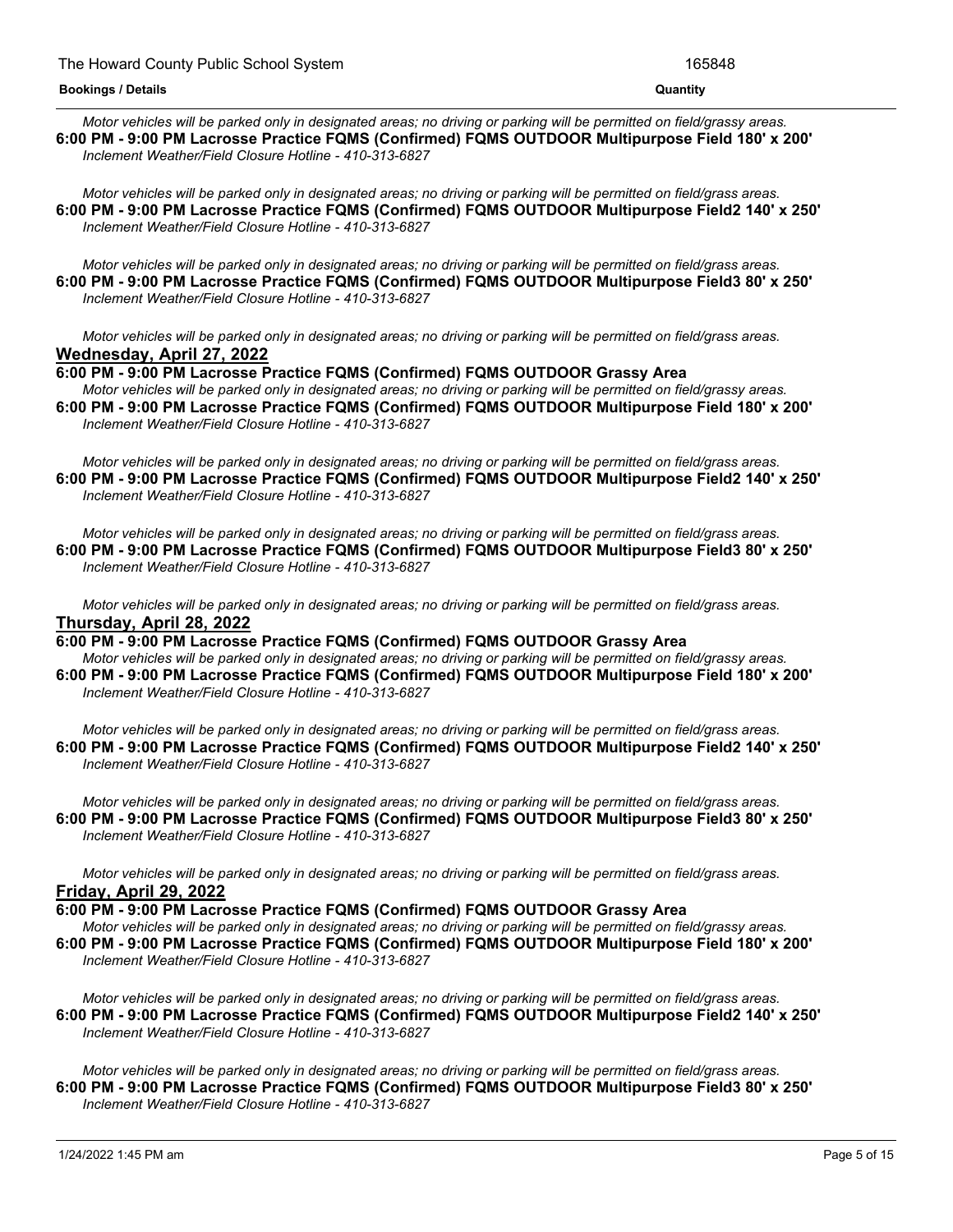Motor vehicles will be parked only in designated areas; no driving or parking will be permitted on field/grass areas. **Monday, May 2, 2022**

**6:00 PM - 9:00 PM Lacrosse Practice FQMS (Confirmed) FQMS OUTDOOR Grassy Area**

Motor vehicles will be parked only in designated areas; no driving or parking will be permitted on field/grassy areas. **6:00 PM - 9:00 PM Lacrosse Practice FQMS (Confirmed) FQMS OUTDOOR Multipurpose Field 180' x 200'** *Inclement Weather/Field Closure Hotline - 410-313-6827*

Motor vehicles will be parked only in designated areas; no driving or parking will be permitted on field/grass areas. **6:00 PM - 9:00 PM Lacrosse Practice FQMS (Confirmed) FQMS OUTDOOR Multipurpose Field2 140' x 250'** *Inclement Weather/Field Closure Hotline - 410-313-6827*

Motor vehicles will be parked only in designated areas; no driving or parking will be permitted on field/grass areas. **6:00 PM - 9:00 PM Lacrosse Practice FQMS (Confirmed) FQMS OUTDOOR Multipurpose Field3 80' x 250'** *Inclement Weather/Field Closure Hotline - 410-313-6827*

Motor vehicles will be parked only in designated areas; no driving or parking will be permitted on field/grass areas. **Tuesday, May 3, 2022**

**6:00 PM - 9:00 PM Lacrosse Practice FQMS (Confirmed) FQMS OUTDOOR Grassy Area**

Motor vehicles will be parked only in designated areas; no driving or parking will be permitted on field/grassy areas. **6:00 PM - 9:00 PM Lacrosse Practice FQMS (Confirmed) FQMS OUTDOOR Multipurpose Field 180' x 200'** *Inclement Weather/Field Closure Hotline - 410-313-6827*

Motor vehicles will be parked only in designated areas; no driving or parking will be permitted on field/grass areas. **6:00 PM - 9:00 PM Lacrosse Practice FQMS (Confirmed) FQMS OUTDOOR Multipurpose Field2 140' x 250'** *Inclement Weather/Field Closure Hotline - 410-313-6827*

Motor vehicles will be parked only in designated areas; no driving or parking will be permitted on field/grass areas. **6:00 PM - 9:00 PM Lacrosse Practice FQMS (Confirmed) FQMS OUTDOOR Multipurpose Field3 80' x 250'** *Inclement Weather/Field Closure Hotline - 410-313-6827*

Motor vehicles will be parked only in designated areas; no driving or parking will be permitted on field/grass areas. **Wednesday, May 4, 2022**

**6:00 PM - 9:00 PM Lacrosse Practice FQMS (Confirmed) FQMS OUTDOOR Grassy Area**

Motor vehicles will be parked only in designated areas; no driving or parking will be permitted on field/grassy areas. **6:00 PM - 9:00 PM Lacrosse Practice FQMS (Confirmed) FQMS OUTDOOR Multipurpose Field 180' x 200'** *Inclement Weather/Field Closure Hotline - 410-313-6827*

Motor vehicles will be parked only in designated areas; no driving or parking will be permitted on field/grass areas. **6:00 PM - 9:00 PM Lacrosse Practice FQMS (Confirmed) FQMS OUTDOOR Multipurpose Field2 140' x 250'** *Inclement Weather/Field Closure Hotline - 410-313-6827*

Motor vehicles will be parked only in designated areas; no driving or parking will be permitted on field/grass areas. **6:00 PM - 9:00 PM Lacrosse Practice FQMS (Confirmed) FQMS OUTDOOR Multipurpose Field3 80' x 250'** *Inclement Weather/Field Closure Hotline - 410-313-6827*

Motor vehicles will be parked only in designated areas; no driving or parking will be permitted on field/grass areas. **Thursday, May 5, 2022**

**6:00 PM - 9:00 PM Lacrosse Practice FQMS (Confirmed) FQMS OUTDOOR Grassy Area**

Motor vehicles will be parked only in designated areas; no driving or parking will be permitted on field/grassy areas. **6:00 PM - 9:00 PM Lacrosse Practice FQMS (Confirmed) FQMS OUTDOOR Multipurpose Field 180' x 200'** *Inclement Weather/Field Closure Hotline - 410-313-6827*

Motor vehicles will be parked only in designated areas; no driving or parking will be permitted on field/grass areas. **6:00 PM - 9:00 PM Lacrosse Practice FQMS (Confirmed) FQMS OUTDOOR Multipurpose Field2 140' x 250'** *Inclement Weather/Field Closure Hotline - 410-313-6827*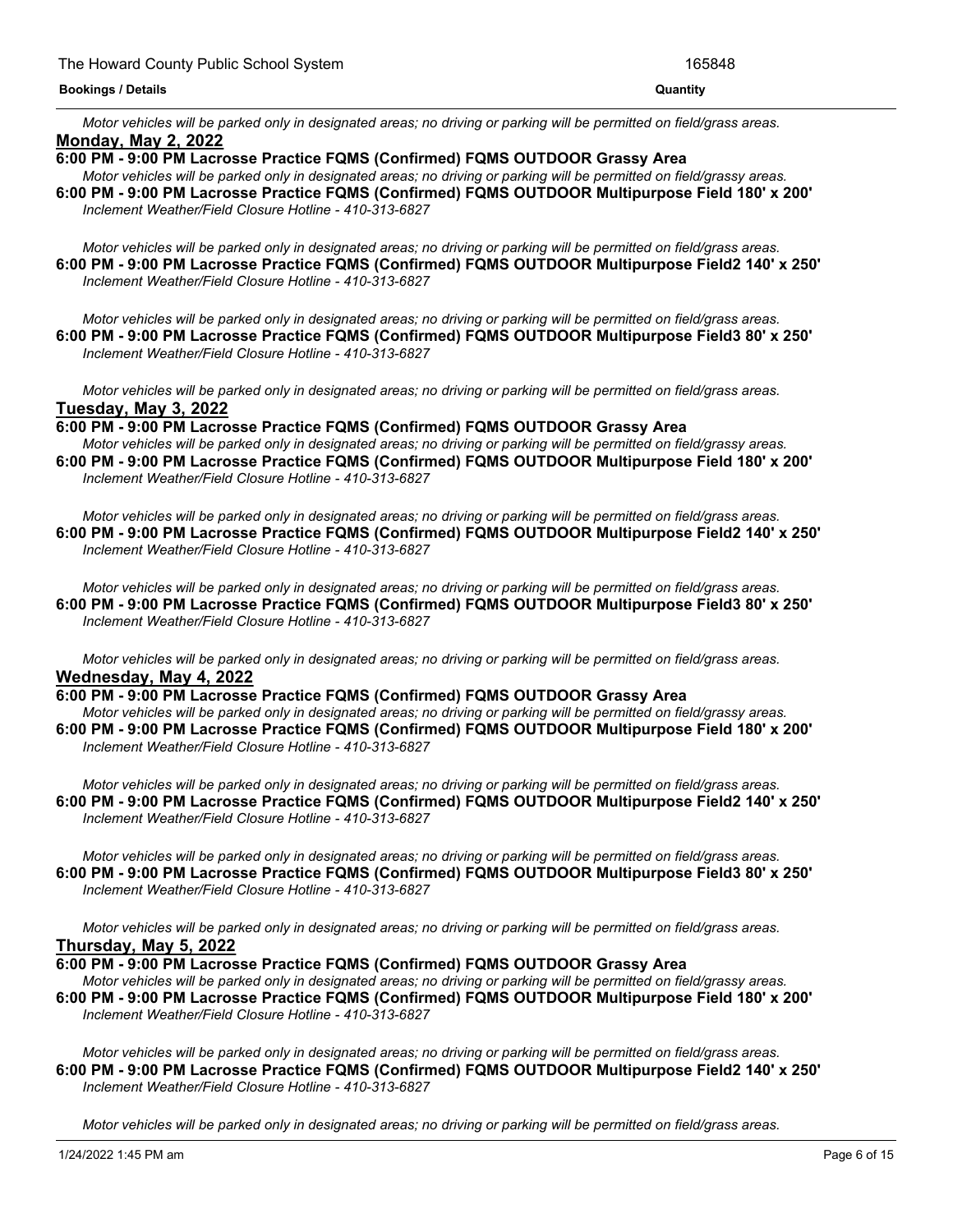#### <u> 1989 - Andrea Andrew Maria (h. 1989).</u> **6:00 PM - 9:00 PM Lacrosse Practice FQMS (Confirmed) FQMS OUTDOOR Multipurpose Field3 80' x 250'** *Inclement Weather/Field Closure Hotline - 410-313-6827*

Motor vehicles will be parked only in designated areas; no driving or parking will be permitted on field/grass areas. **Friday, May 6, 2022**

**6:00 PM - 9:00 PM Lacrosse Practice FQMS (Confirmed) FQMS OUTDOOR Grassy Area** Motor vehicles will be parked only in designated areas; no driving or parking will be permitted on field/grassy areas. **6:00 PM - 9:00 PM Lacrosse Practice FQMS (Confirmed) FQMS OUTDOOR Multipurpose Field 180' x 200'** *Inclement Weather/Field Closure Hotline - 410-313-6827*

Motor vehicles will be parked only in designated areas; no driving or parking will be permitted on field/grass areas. **6:00 PM - 9:00 PM Lacrosse Practice FQMS (Confirmed) FQMS OUTDOOR Multipurpose Field2 140' x 250'** *Inclement Weather/Field Closure Hotline - 410-313-6827*

Motor vehicles will be parked only in designated areas; no driving or parking will be permitted on field/grass areas. **6:00 PM - 9:00 PM Lacrosse Practice FQMS (Confirmed) FQMS OUTDOOR Multipurpose Field3 80' x 250'** *Inclement Weather/Field Closure Hotline - 410-313-6827*

Motor vehicles will be parked only in designated areas; no driving or parking will be permitted on field/grass areas. **Monday, May 9, 2022**

# **6:00 PM - 9:00 PM Lacrosse Practice FQMS (Confirmed) FQMS OUTDOOR Grassy Area**

Motor vehicles will be parked only in designated areas; no driving or parking will be permitted on field/grassy areas. **6:00 PM - 9:00 PM Lacrosse Practice FQMS (Confirmed) FQMS OUTDOOR Multipurpose Field 180' x 200'** *Inclement Weather/Field Closure Hotline - 410-313-6827*

Motor vehicles will be parked only in designated areas; no driving or parking will be permitted on field/grass areas. **6:00 PM - 9:00 PM Lacrosse Practice FQMS (Confirmed) FQMS OUTDOOR Multipurpose Field2 140' x 250'** *Inclement Weather/Field Closure Hotline - 410-313-6827*

Motor vehicles will be parked only in designated areas; no driving or parking will be permitted on field/grass areas. **6:00 PM - 9:00 PM Lacrosse Practice FQMS (Confirmed) FQMS OUTDOOR Multipurpose Field3 80' x 250'** *Inclement Weather/Field Closure Hotline - 410-313-6827*

Motor vehicles will be parked only in designated areas; no driving or parking will be permitted on field/grass areas. **Tuesday, May 10, 2022**

**6:00 PM - 9:00 PM Lacrosse Practice FQMS (Confirmed) FQMS OUTDOOR Grassy Area** Motor vehicles will be parked only in designated areas; no driving or parking will be permitted on field/grassy areas. **6:00 PM - 9:00 PM Lacrosse Practice FQMS (Confirmed) FQMS OUTDOOR Multipurpose Field 180' x 200'** *Inclement Weather/Field Closure Hotline - 410-313-6827*

Motor vehicles will be parked only in designated areas; no driving or parking will be permitted on field/grass areas. **6:00 PM - 9:00 PM Lacrosse Practice FQMS (Confirmed) FQMS OUTDOOR Multipurpose Field2 140' x 250'** *Inclement Weather/Field Closure Hotline - 410-313-6827*

Motor vehicles will be parked only in designated areas; no driving or parking will be permitted on field/grass areas. **6:00 PM - 9:00 PM Lacrosse Practice FQMS (Confirmed) FQMS OUTDOOR Multipurpose Field3 80' x 250'** *Inclement Weather/Field Closure Hotline - 410-313-6827*

Motor vehicles will be parked only in designated areas; no driving or parking will be permitted on field/grass areas. **Wednesday, May 11, 2022**

**6:00 PM - 9:00 PM Lacrosse Practice FQMS (Confirmed) FQMS OUTDOOR Grassy Area**

Motor vehicles will be parked only in designated areas; no driving or parking will be permitted on field/grassy areas. **6:00 PM - 9:00 PM Lacrosse Practice FQMS (Confirmed) FQMS OUTDOOR Multipurpose Field 180' x 200'** *Inclement Weather/Field Closure Hotline - 410-313-6827*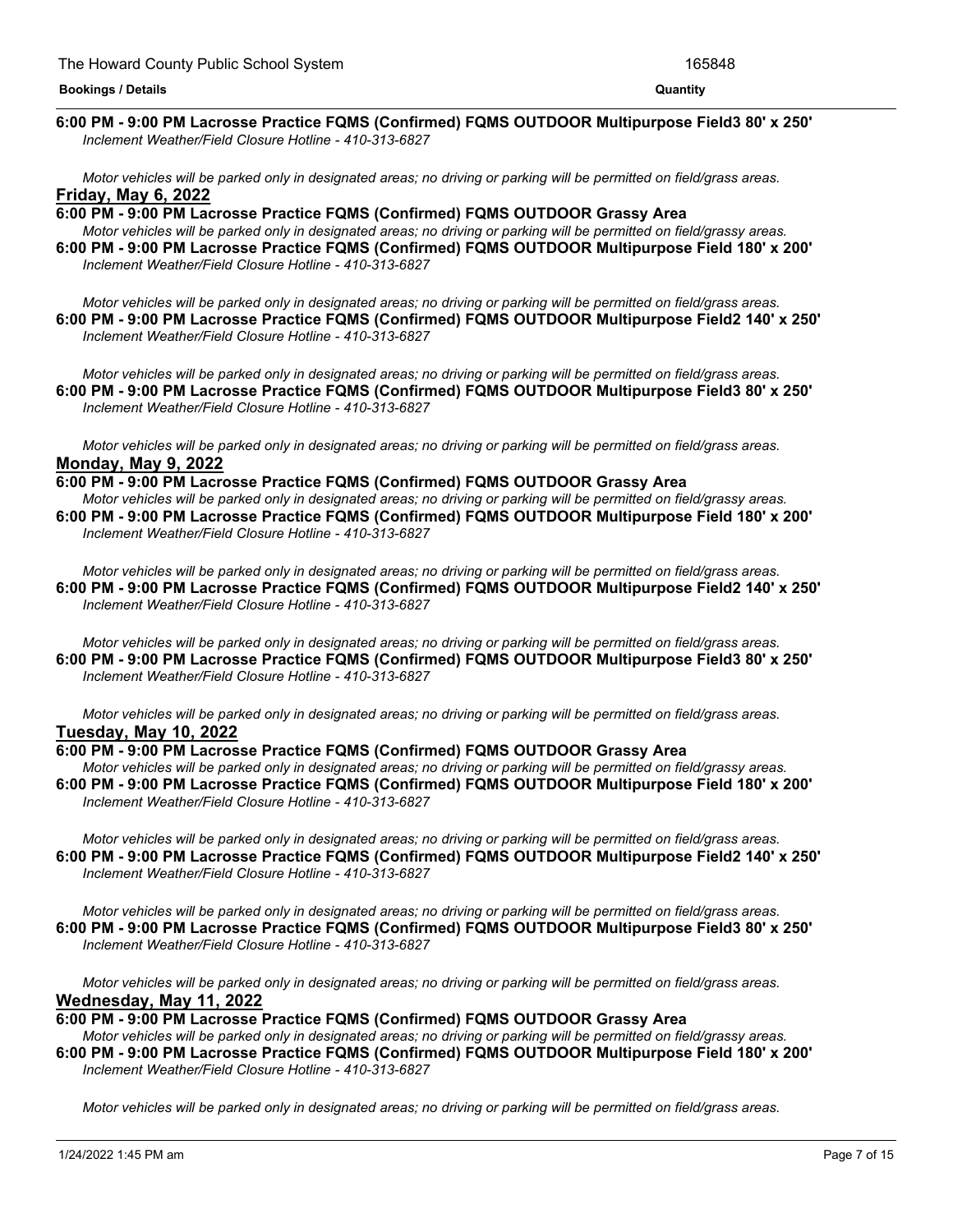#### <u> 1989 - Andrea Andrew Maria (h. 1989).</u> **6:00 PM - 9:00 PM Lacrosse Practice FQMS (Confirmed) FQMS OUTDOOR Multipurpose Field2 140' x 250'** *Inclement Weather/Field Closure Hotline - 410-313-6827*

Motor vehicles will be parked only in designated areas; no driving or parking will be permitted on field/grass areas. **6:00 PM - 9:00 PM Lacrosse Practice FQMS (Confirmed) FQMS OUTDOOR Multipurpose Field3 80' x 250'** *Inclement Weather/Field Closure Hotline - 410-313-6827*

Motor vehicles will be parked only in designated areas; no driving or parking will be permitted on field/grass areas. **Thursday, May 12, 2022**

**6:00 PM - 9:00 PM Lacrosse Practice FQMS (Confirmed) FQMS OUTDOOR Grassy Area**

Motor vehicles will be parked only in designated areas; no driving or parking will be permitted on field/grassy areas. **6:00 PM - 9:00 PM Lacrosse Practice FQMS (Confirmed) FQMS OUTDOOR Multipurpose Field 180' x 200'** *Inclement Weather/Field Closure Hotline - 410-313-6827*

Motor vehicles will be parked only in designated areas; no driving or parking will be permitted on field/grass areas. **6:00 PM - 9:00 PM Lacrosse Practice FQMS (Confirmed) FQMS OUTDOOR Multipurpose Field2 140' x 250'** *Inclement Weather/Field Closure Hotline - 410-313-6827*

Motor vehicles will be parked only in designated areas; no driving or parking will be permitted on field/grass areas. **6:00 PM - 9:00 PM Lacrosse Practice FQMS (Confirmed) FQMS OUTDOOR Multipurpose Field3 80' x 250'** *Inclement Weather/Field Closure Hotline - 410-313-6827*

Motor vehicles will be parked only in designated areas; no driving or parking will be permitted on field/grass areas. **Friday, May 13, 2022**

# **6:00 PM - 9:00 PM Lacrosse Practice FQMS (Confirmed) FQMS OUTDOOR Grassy Area**

Motor vehicles will be parked only in designated areas; no driving or parking will be permitted on field/grassy areas. **6:00 PM - 9:00 PM Lacrosse Practice FQMS (Confirmed) FQMS OUTDOOR Multipurpose Field 180' x 200'** *Inclement Weather/Field Closure Hotline - 410-313-6827*

Motor vehicles will be parked only in designated areas; no driving or parking will be permitted on field/grass areas. **6:00 PM - 9:00 PM Lacrosse Practice FQMS (Confirmed) FQMS OUTDOOR Multipurpose Field2 140' x 250'** *Inclement Weather/Field Closure Hotline - 410-313-6827*

Motor vehicles will be parked only in designated areas; no driving or parking will be permitted on field/grass areas. **6:00 PM - 9:00 PM Lacrosse Practice FQMS (Confirmed) FQMS OUTDOOR Multipurpose Field3 80' x 250'** *Inclement Weather/Field Closure Hotline - 410-313-6827*

Motor vehicles will be parked only in designated areas; no driving or parking will be permitted on field/grass areas. **Monday, May 16, 2022**

**6:00 PM - 9:00 PM Lacrosse Practice FQMS (Confirmed) FQMS OUTDOOR Grassy Area** Motor vehicles will be parked only in designated areas; no driving or parking will be permitted on field/grassy areas. **6:00 PM - 9:00 PM Lacrosse Practice FQMS (Confirmed) FQMS OUTDOOR Multipurpose Field 180' x 200'** *Inclement Weather/Field Closure Hotline - 410-313-6827*

Motor vehicles will be parked only in designated areas; no driving or parking will be permitted on field/grass areas. **6:00 PM - 9:00 PM Lacrosse Practice FQMS (Confirmed) FQMS OUTDOOR Multipurpose Field2 140' x 250'** *Inclement Weather/Field Closure Hotline - 410-313-6827*

Motor vehicles will be parked only in designated areas; no driving or parking will be permitted on field/grass areas. **6:00 PM - 9:00 PM Lacrosse Practice FQMS (Confirmed) FQMS OUTDOOR Multipurpose Field3 80' x 250'** *Inclement Weather/Field Closure Hotline - 410-313-6827*

Motor vehicles will be parked only in designated areas; no driving or parking will be permitted on field/grass areas. **Tuesday, May 17, 2022**

# **6:00 PM - 9:00 PM Lacrosse Practice FQMS (Confirmed) FQMS OUTDOOR Grassy Area**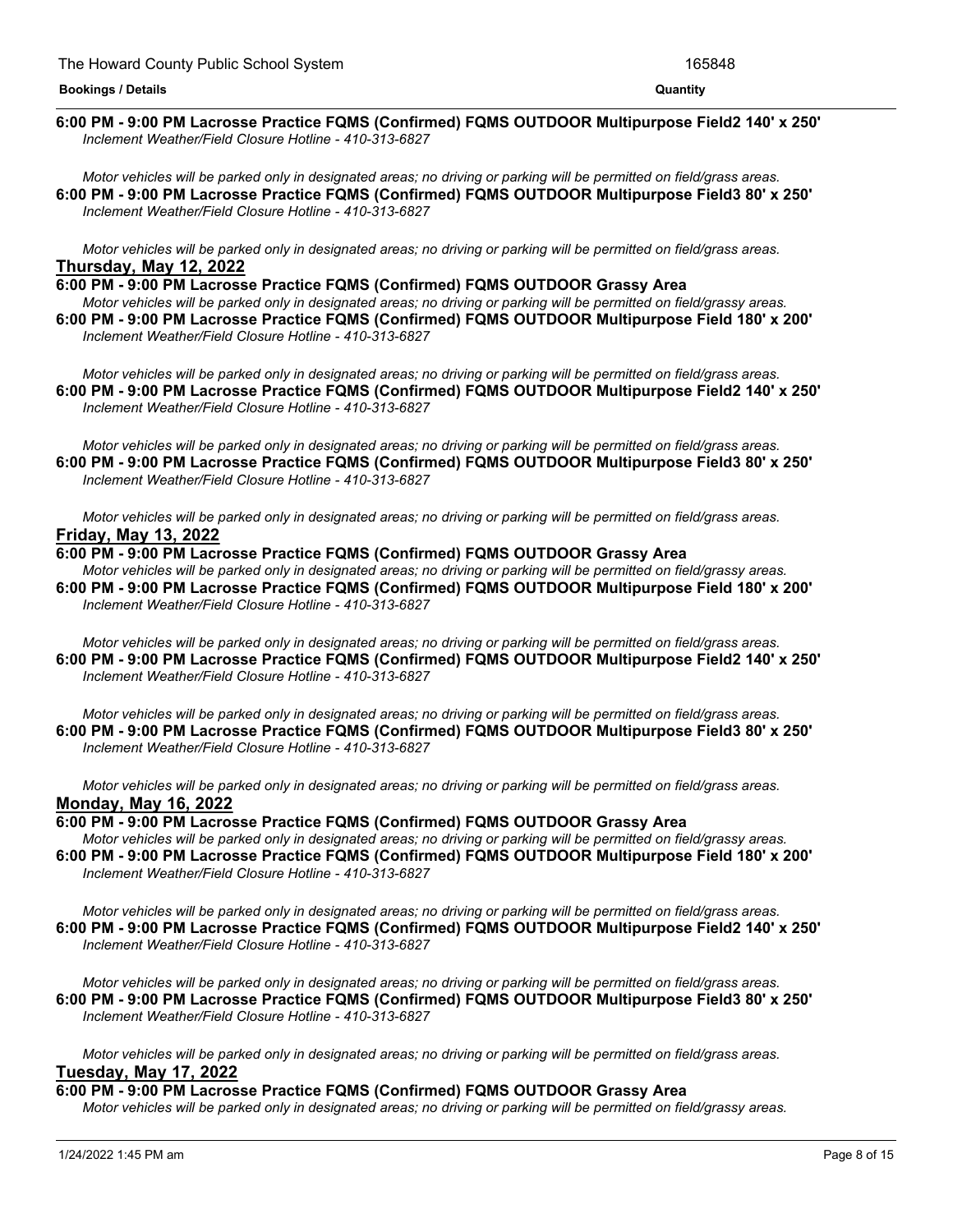#### *Motor vehicles will be parked only in designated areas; no driving or parking will be permitted on field/grassy areas.* **6:00 PM - 9:00 PM Lacrosse Practice FQMS (Confirmed) FQMS OUTDOOR Multipurpose Field 180' x 200'** *Inclement Weather/Field Closure Hotline - 410-313-6827*

Motor vehicles will be parked only in designated areas; no driving or parking will be permitted on field/grass areas. **6:00 PM - 9:00 PM Lacrosse Practice FQMS (Confirmed) FQMS OUTDOOR Multipurpose Field2 140' x 250'** *Inclement Weather/Field Closure Hotline - 410-313-6827*

Motor vehicles will be parked only in designated areas; no driving or parking will be permitted on field/grass areas. **6:00 PM - 9:00 PM Lacrosse Practice FQMS (Confirmed) FQMS OUTDOOR Multipurpose Field3 80' x 250'** *Inclement Weather/Field Closure Hotline - 410-313-6827*

Motor vehicles will be parked only in designated areas: no driving or parking will be permitted on field/grass areas. **Wednesday, May 18, 2022**

# **6:00 PM - 9:00 PM Lacrosse Practice FQMS (Confirmed) FQMS OUTDOOR Grassy Area**

Motor vehicles will be parked only in designated areas; no driving or parking will be permitted on field/grassy areas. **6:00 PM - 9:00 PM Lacrosse Practice FQMS (Confirmed) FQMS OUTDOOR Multipurpose Field 180' x 200'** *Inclement Weather/Field Closure Hotline - 410-313-6827*

Motor vehicles will be parked only in designated areas; no driving or parking will be permitted on field/grass areas. **6:00 PM - 9:00 PM Lacrosse Practice FQMS (Confirmed) FQMS OUTDOOR Multipurpose Field2 140' x 250'** *Inclement Weather/Field Closure Hotline - 410-313-6827*

Motor vehicles will be parked only in designated areas; no driving or parking will be permitted on field/grass areas. **6:00 PM - 9:00 PM Lacrosse Practice FQMS (Confirmed) FQMS OUTDOOR Multipurpose Field3 80' x 250'** *Inclement Weather/Field Closure Hotline - 410-313-6827*

Motor vehicles will be parked only in designated areas; no driving or parking will be permitted on field/grass areas. **Thursday, May 19, 2022**

**6:00 PM - 9:00 PM Lacrosse Practice FQMS (Confirmed) FQMS OUTDOOR Grassy Area** Motor vehicles will be parked only in designated areas; no driving or parking will be permitted on field/grassy areas.

**6:00 PM - 9:00 PM Lacrosse Practice FQMS (Confirmed) FQMS OUTDOOR Multipurpose Field 180' x 200'** *Inclement Weather/Field Closure Hotline - 410-313-6827*

Motor vehicles will be parked only in designated areas; no driving or parking will be permitted on field/grass areas. **6:00 PM - 9:00 PM Lacrosse Practice FQMS (Confirmed) FQMS OUTDOOR Multipurpose Field2 140' x 250'** *Inclement Weather/Field Closure Hotline - 410-313-6827*

Motor vehicles will be parked only in designated areas; no driving or parking will be permitted on field/grass areas. **6:00 PM - 9:00 PM Lacrosse Practice FQMS (Confirmed) FQMS OUTDOOR Multipurpose Field3 80' x 250'** *Inclement Weather/Field Closure Hotline - 410-313-6827*

Motor vehicles will be parked only in designated areas; no driving or parking will be permitted on field/grass areas. **Friday, May 20, 2022**

**6:00 PM - 9:00 PM Lacrosse Practice FQMS (Confirmed) FQMS OUTDOOR Grassy Area**

Motor vehicles will be parked only in designated areas; no driving or parking will be permitted on field/grassy areas. **6:00 PM - 9:00 PM Lacrosse Practice FQMS (Confirmed) FQMS OUTDOOR Multipurpose Field 180' x 200'** *Inclement Weather/Field Closure Hotline - 410-313-6827*

Motor vehicles will be parked only in designated areas; no driving or parking will be permitted on field/grass areas. **6:00 PM - 9:00 PM Lacrosse Practice FQMS (Confirmed) FQMS OUTDOOR Multipurpose Field2 140' x 250'** *Inclement Weather/Field Closure Hotline - 410-313-6827*

Motor vehicles will be parked only in designated areas; no driving or parking will be permitted on field/grass areas. **6:00 PM - 9:00 PM Lacrosse Practice FQMS (Confirmed) FQMS OUTDOOR Multipurpose Field3 80' x 250'** *Inclement Weather/Field Closure Hotline - 410-313-6827*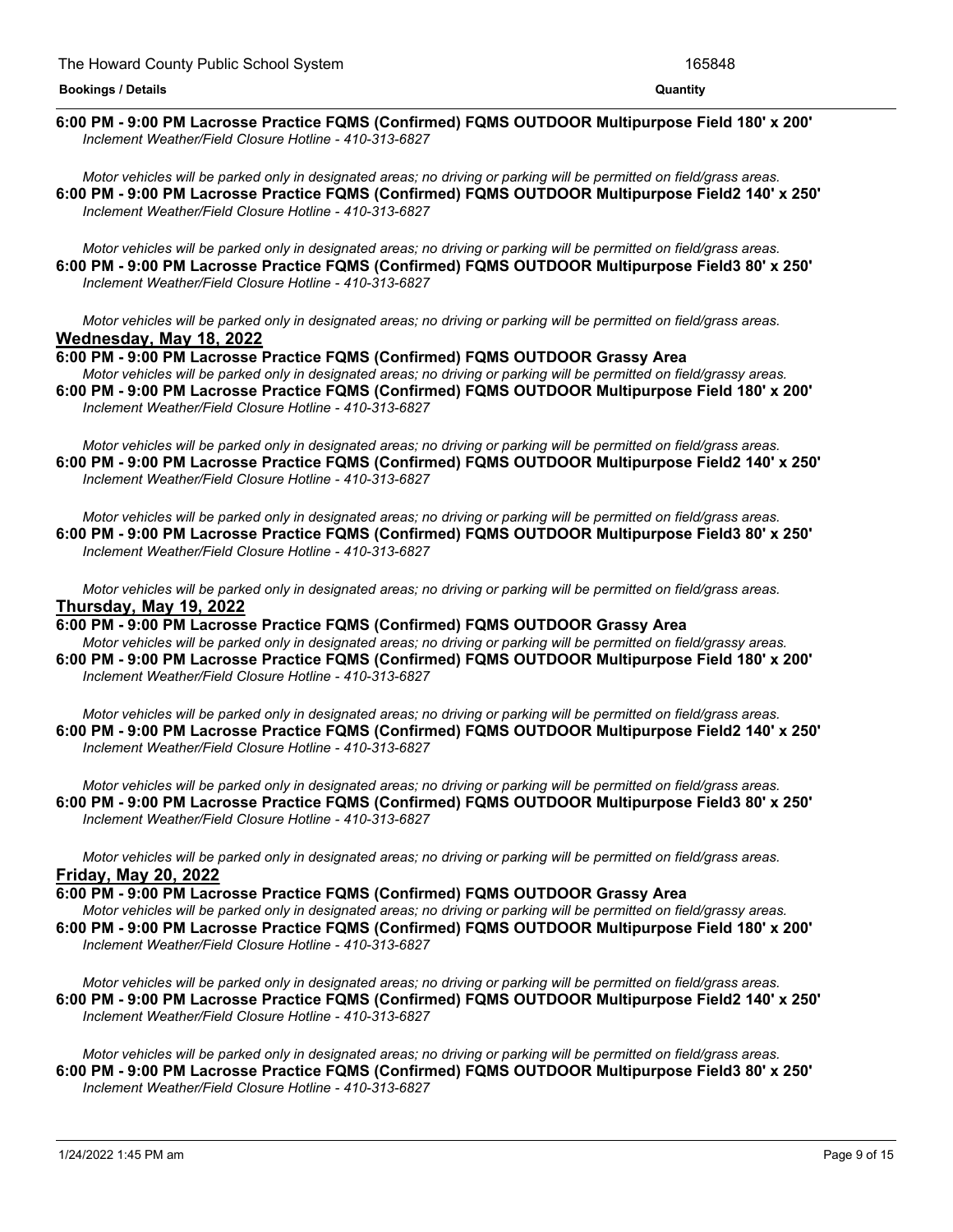Motor vehicles will be parked only in designated areas; no driving or parking will be permitted on field/grass areas. **Monday, May 23, 2022**

**6:00 PM - 9:00 PM Lacrosse Practice FQMS (Confirmed) FQMS OUTDOOR Grassy Area**

Motor vehicles will be parked only in designated areas; no driving or parking will be permitted on field/grassy areas. **6:00 PM - 9:00 PM Lacrosse Practice FQMS (Confirmed) FQMS OUTDOOR Multipurpose Field 180' x 200'** *Inclement Weather/Field Closure Hotline - 410-313-6827*

Motor vehicles will be parked only in designated areas; no driving or parking will be permitted on field/grass areas. **6:00 PM - 9:00 PM Lacrosse Practice FQMS (Confirmed) FQMS OUTDOOR Multipurpose Field2 140' x 250'** *Inclement Weather/Field Closure Hotline - 410-313-6827*

Motor vehicles will be parked only in designated areas; no driving or parking will be permitted on field/grass areas. **6:00 PM - 9:00 PM Lacrosse Practice FQMS (Confirmed) FQMS OUTDOOR Multipurpose Field3 80' x 250'** *Inclement Weather/Field Closure Hotline - 410-313-6827*

Motor vehicles will be parked only in designated areas; no driving or parking will be permitted on field/grass areas. **Tuesday, May 24, 2022**

**6:00 PM - 9:00 PM Lacrosse Practice FQMS (Confirmed) FQMS OUTDOOR Grassy Area**

Motor vehicles will be parked only in designated areas; no driving or parking will be permitted on field/grassy areas. **6:00 PM - 9:00 PM Lacrosse Practice FQMS (Confirmed) FQMS OUTDOOR Multipurpose Field 180' x 200'** *Inclement Weather/Field Closure Hotline - 410-313-6827*

Motor vehicles will be parked only in designated areas; no driving or parking will be permitted on field/grass areas. **6:00 PM - 9:00 PM Lacrosse Practice FQMS (Confirmed) FQMS OUTDOOR Multipurpose Field2 140' x 250'** *Inclement Weather/Field Closure Hotline - 410-313-6827*

Motor vehicles will be parked only in designated areas: no driving or parking will be permitted on field/grass areas. **6:00 PM - 9:00 PM Lacrosse Practice FQMS (Confirmed) FQMS OUTDOOR Multipurpose Field3 80' x 250'** *Inclement Weather/Field Closure Hotline - 410-313-6827*

Motor vehicles will be parked only in designated areas; no driving or parking will be permitted on field/grass areas. **Wednesday, May 25, 2022**

**6:00 PM - 9:00 PM Lacrosse Practice FQMS (Confirmed) FQMS OUTDOOR Grassy Area**

Motor vehicles will be parked only in designated areas; no driving or parking will be permitted on field/grassy areas. **6:00 PM - 9:00 PM Lacrosse Practice FQMS (Confirmed) FQMS OUTDOOR Multipurpose Field 180' x 200'** *Inclement Weather/Field Closure Hotline - 410-313-6827*

Motor vehicles will be parked only in designated areas; no driving or parking will be permitted on field/grass areas. **6:00 PM - 9:00 PM Lacrosse Practice FQMS (Confirmed) FQMS OUTDOOR Multipurpose Field2 140' x 250'** *Inclement Weather/Field Closure Hotline - 410-313-6827*

Motor vehicles will be parked only in designated areas; no driving or parking will be permitted on field/grass areas. **6:00 PM - 9:00 PM Lacrosse Practice FQMS (Confirmed) FQMS OUTDOOR Multipurpose Field3 80' x 250'** *Inclement Weather/Field Closure Hotline - 410-313-6827*

Motor vehicles will be parked only in designated areas; no driving or parking will be permitted on field/grass areas. **Thursday, May 26, 2022**

**6:00 PM - 9:00 PM Lacrosse Practice FQMS (Confirmed) FQMS OUTDOOR Grassy Area**

Motor vehicles will be parked only in designated areas; no driving or parking will be permitted on field/grassy areas. **6:00 PM - 9:00 PM Lacrosse Practice FQMS (Confirmed) FQMS OUTDOOR Multipurpose Field 180' x 200'** *Inclement Weather/Field Closure Hotline - 410-313-6827*

Motor vehicles will be parked only in designated areas; no driving or parking will be permitted on field/grass areas. **6:00 PM - 9:00 PM Lacrosse Practice FQMS (Confirmed) FQMS OUTDOOR Multipurpose Field2 140' x 250'** *Inclement Weather/Field Closure Hotline - 410-313-6827*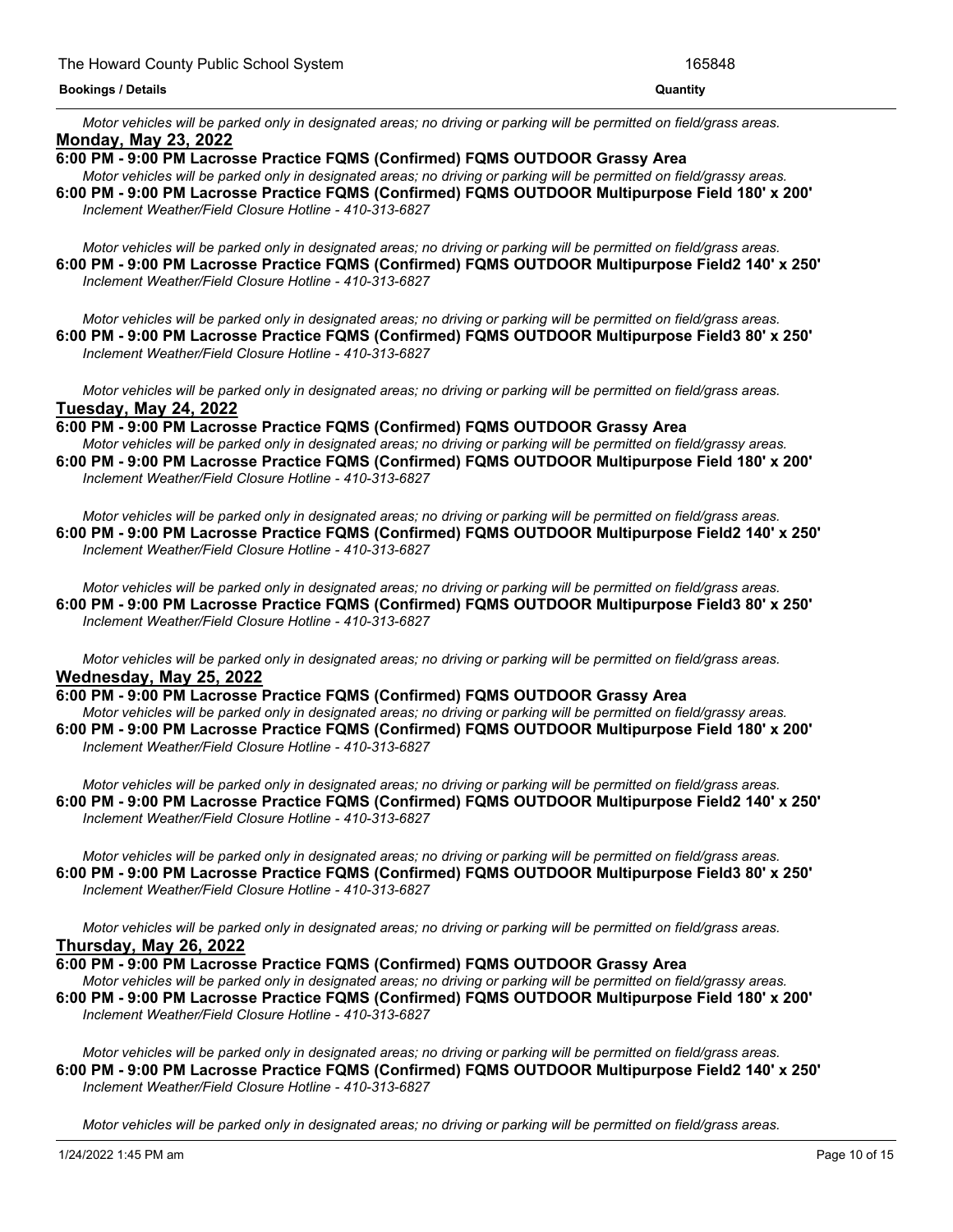#### <u> 1989 - Andrea Andrew Maria (h. 1989).</u> **6:00 PM - 9:00 PM Lacrosse Practice FQMS (Confirmed) FQMS OUTDOOR Multipurpose Field3 80' x 250'** *Inclement Weather/Field Closure Hotline - 410-313-6827*

Motor vehicles will be parked only in designated areas; no driving or parking will be permitted on field/grass areas. **Friday, May 27, 2022**

**6:00 PM - 9:00 PM Lacrosse Practice FQMS (Confirmed) FQMS OUTDOOR Grassy Area** Motor vehicles will be parked only in designated areas; no driving or parking will be permitted on field/grassy areas. **6:00 PM - 9:00 PM Lacrosse Practice FQMS (Confirmed) FQMS OUTDOOR Multipurpose Field 180' x 200'** *Inclement Weather/Field Closure Hotline - 410-313-6827*

Motor vehicles will be parked only in designated areas; no driving or parking will be permitted on field/grass areas. **6:00 PM - 9:00 PM Lacrosse Practice FQMS (Confirmed) FQMS OUTDOOR Multipurpose Field2 140' x 250'** *Inclement Weather/Field Closure Hotline - 410-313-6827*

Motor vehicles will be parked only in designated areas; no driving or parking will be permitted on field/grass areas. **6:00 PM - 9:00 PM Lacrosse Practice FQMS (Confirmed) FQMS OUTDOOR Multipurpose Field3 80' x 250'** *Inclement Weather/Field Closure Hotline - 410-313-6827*

Motor vehicles will be parked only in designated areas; no driving or parking will be permitted on field/grass areas. **Tuesday, May 31, 2022**

# **6:00 PM - 9:00 PM Lacrosse Practice FQMS (Confirmed) FQMS OUTDOOR Grassy Area**

Motor vehicles will be parked only in designated areas; no driving or parking will be permitted on field/grassy areas. **6:00 PM - 9:00 PM Lacrosse Practice FQMS (Confirmed) FQMS OUTDOOR Multipurpose Field 180' x 200'** *Inclement Weather/Field Closure Hotline - 410-313-6827*

Motor vehicles will be parked only in designated areas; no driving or parking will be permitted on field/grass areas. **6:00 PM - 9:00 PM Lacrosse Practice FQMS (Confirmed) FQMS OUTDOOR Multipurpose Field2 140' x 250'** *Inclement Weather/Field Closure Hotline - 410-313-6827*

Motor vehicles will be parked only in designated areas; no driving or parking will be permitted on field/grass areas. **6:00 PM - 9:00 PM Lacrosse Practice FQMS (Confirmed) FQMS OUTDOOR Multipurpose Field3 80' x 250'** *Inclement Weather/Field Closure Hotline - 410-313-6827*

Motor vehicles will be parked only in designated areas; no driving or parking will be permitted on field/grass areas. **Wednesday, June 1, 2022**

**6:00 PM - 9:00 PM Lacrosse Practice FQMS (Confirmed) FQMS OUTDOOR Grassy Area** Motor vehicles will be parked only in designated areas; no driving or parking will be permitted on field/grassy areas. **6:00 PM - 9:00 PM Lacrosse Practice FQMS (Confirmed) FQMS OUTDOOR Multipurpose Field 180' x 200'** *Inclement Weather/Field Closure Hotline - 410-313-6827*

Motor vehicles will be parked only in designated areas; no driving or parking will be permitted on field/grass areas. **6:00 PM - 9:00 PM Lacrosse Practice FQMS (Confirmed) FQMS OUTDOOR Multipurpose Field2 140' x 250'** *Inclement Weather/Field Closure Hotline - 410-313-6827*

Motor vehicles will be parked only in designated areas; no driving or parking will be permitted on field/grass areas. **6:00 PM - 9:00 PM Lacrosse Practice FQMS (Confirmed) FQMS OUTDOOR Multipurpose Field3 80' x 250'** *Inclement Weather/Field Closure Hotline - 410-313-6827*

Motor vehicles will be parked only in designated areas; no driving or parking will be permitted on field/grass areas. **Thursday, June 2, 2022**

**6:00 PM - 9:00 PM Lacrosse Practice FQMS (Confirmed) FQMS OUTDOOR Grassy Area**

Motor vehicles will be parked only in designated areas; no driving or parking will be permitted on field/grassy areas. **6:00 PM - 9:00 PM Lacrosse Practice FQMS (Confirmed) FQMS OUTDOOR Multipurpose Field 180' x 200'** *Inclement Weather/Field Closure Hotline - 410-313-6827*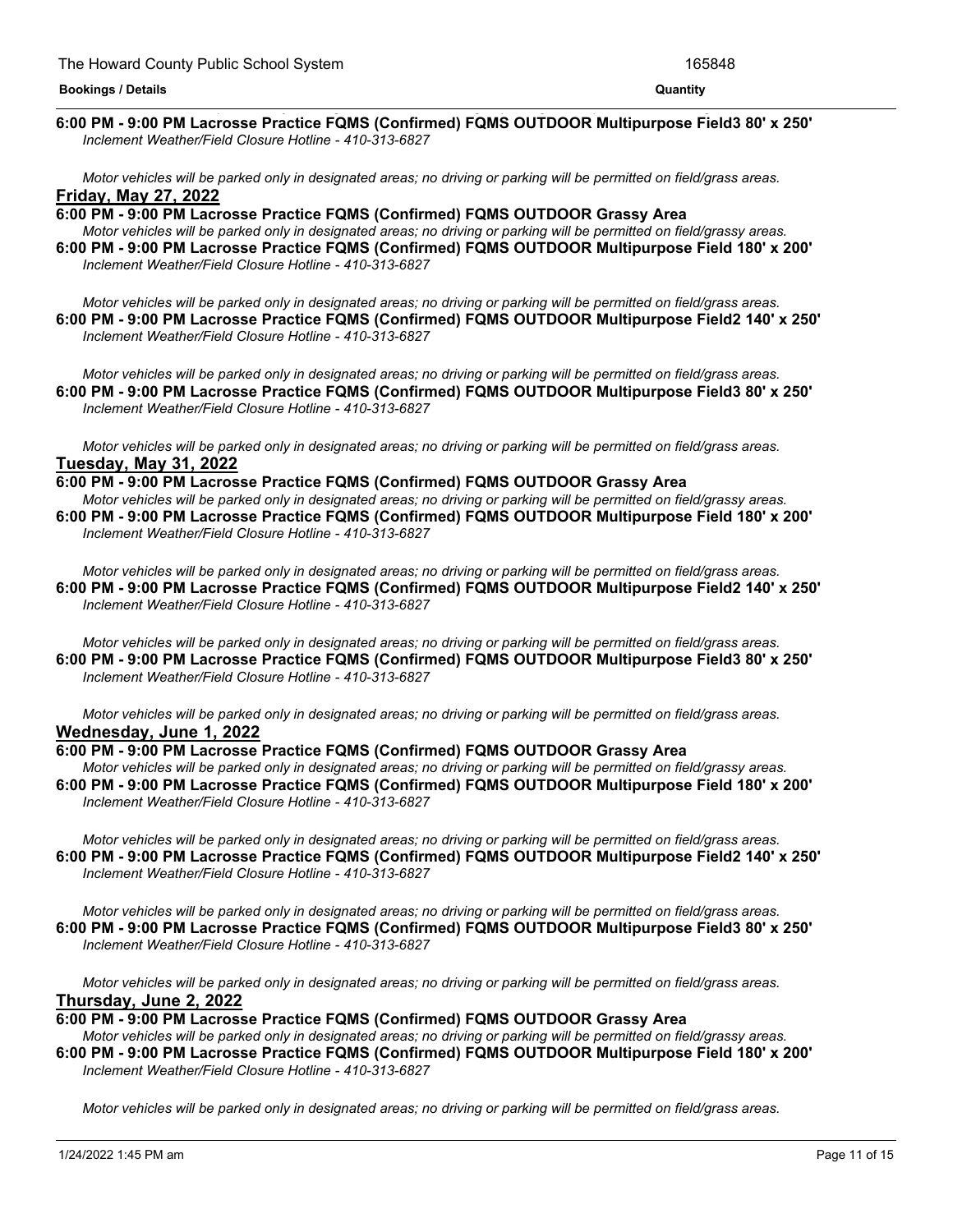#### <u> 1989 - Andrea Andrew Maria (h. 1989).</u> **6:00 PM - 9:00 PM Lacrosse Practice FQMS (Confirmed) FQMS OUTDOOR Multipurpose Field2 140' x 250'** *Inclement Weather/Field Closure Hotline - 410-313-6827*

Motor vehicles will be parked only in designated areas; no driving or parking will be permitted on field/grass areas. **6:00 PM - 9:00 PM Lacrosse Practice FQMS (Confirmed) FQMS OUTDOOR Multipurpose Field3 80' x 250'** *Inclement Weather/Field Closure Hotline - 410-313-6827*

Motor vehicles will be parked only in designated areas; no driving or parking will be permitted on field/grass areas. **Friday, June 3, 2022**

**6:00 PM - 9:00 PM Lacrosse Practice FQMS (Confirmed) FQMS OUTDOOR Grassy Area**

Motor vehicles will be parked only in designated areas; no driving or parking will be permitted on field/grassy areas. **6:00 PM - 9:00 PM Lacrosse Practice FQMS (Confirmed) FQMS OUTDOOR Multipurpose Field 180' x 200'** *Inclement Weather/Field Closure Hotline - 410-313-6827*

Motor vehicles will be parked only in designated areas; no driving or parking will be permitted on field/grass areas. **6:00 PM - 9:00 PM Lacrosse Practice FQMS (Confirmed) FQMS OUTDOOR Multipurpose Field2 140' x 250'** *Inclement Weather/Field Closure Hotline - 410-313-6827*

Motor vehicles will be parked only in designated areas; no driving or parking will be permitted on field/grass areas. **6:00 PM - 9:00 PM Lacrosse Practice FQMS (Confirmed) FQMS OUTDOOR Multipurpose Field3 80' x 250'** *Inclement Weather/Field Closure Hotline - 410-313-6827*

Motor vehicles will be parked only in designated areas: no driving or parking will be permitted on field/grass areas. **Monday, June 6, 2022**

# **6:00 PM - 9:00 PM Lacrosse Practice FQMS (Confirmed) FQMS OUTDOOR Grassy Area**

Motor vehicles will be parked only in designated areas; no driving or parking will be permitted on field/grassy areas. **6:00 PM - 9:00 PM Lacrosse Practice FQMS (Confirmed) FQMS OUTDOOR Multipurpose Field 180' x 200'** *Inclement Weather/Field Closure Hotline - 410-313-6827*

Motor vehicles will be parked only in designated areas; no driving or parking will be permitted on field/grass areas. **6:00 PM - 9:00 PM Lacrosse Practice FQMS (Confirmed) FQMS OUTDOOR Multipurpose Field2 140' x 250'** *Inclement Weather/Field Closure Hotline - 410-313-6827*

Motor vehicles will be parked only in designated areas; no driving or parking will be permitted on field/grass areas. **6:00 PM - 9:00 PM Lacrosse Practice FQMS (Confirmed) FQMS OUTDOOR Multipurpose Field3 80' x 250'** *Inclement Weather/Field Closure Hotline - 410-313-6827*

Motor vehicles will be parked only in designated areas; no driving or parking will be permitted on field/grass areas. **Tuesday, June 7, 2022**

**6:00 PM - 9:00 PM Lacrosse Practice FQMS (Confirmed) FQMS OUTDOOR Grassy Area** Motor vehicles will be parked only in designated areas; no driving or parking will be permitted on field/grassy areas. **6:00 PM - 9:00 PM Lacrosse Practice FQMS (Confirmed) FQMS OUTDOOR Multipurpose Field 180' x 200'** *Inclement Weather/Field Closure Hotline - 410-313-6827*

Motor vehicles will be parked only in designated areas; no driving or parking will be permitted on field/grass areas. **6:00 PM - 9:00 PM Lacrosse Practice FQMS (Confirmed) FQMS OUTDOOR Multipurpose Field2 140' x 250'** *Inclement Weather/Field Closure Hotline - 410-313-6827*

Motor vehicles will be parked only in designated areas; no driving or parking will be permitted on field/grass areas. **6:00 PM - 9:00 PM Lacrosse Practice FQMS (Confirmed) FQMS OUTDOOR Multipurpose Field3 80' x 250'** *Inclement Weather/Field Closure Hotline - 410-313-6827*

Motor vehicles will be parked only in designated areas; no driving or parking will be permitted on field/grass areas. **Wednesday, June 8, 2022**

# **6:00 PM - 9:00 PM Lacrosse Practice FQMS (Confirmed) FQMS OUTDOOR Grassy Area**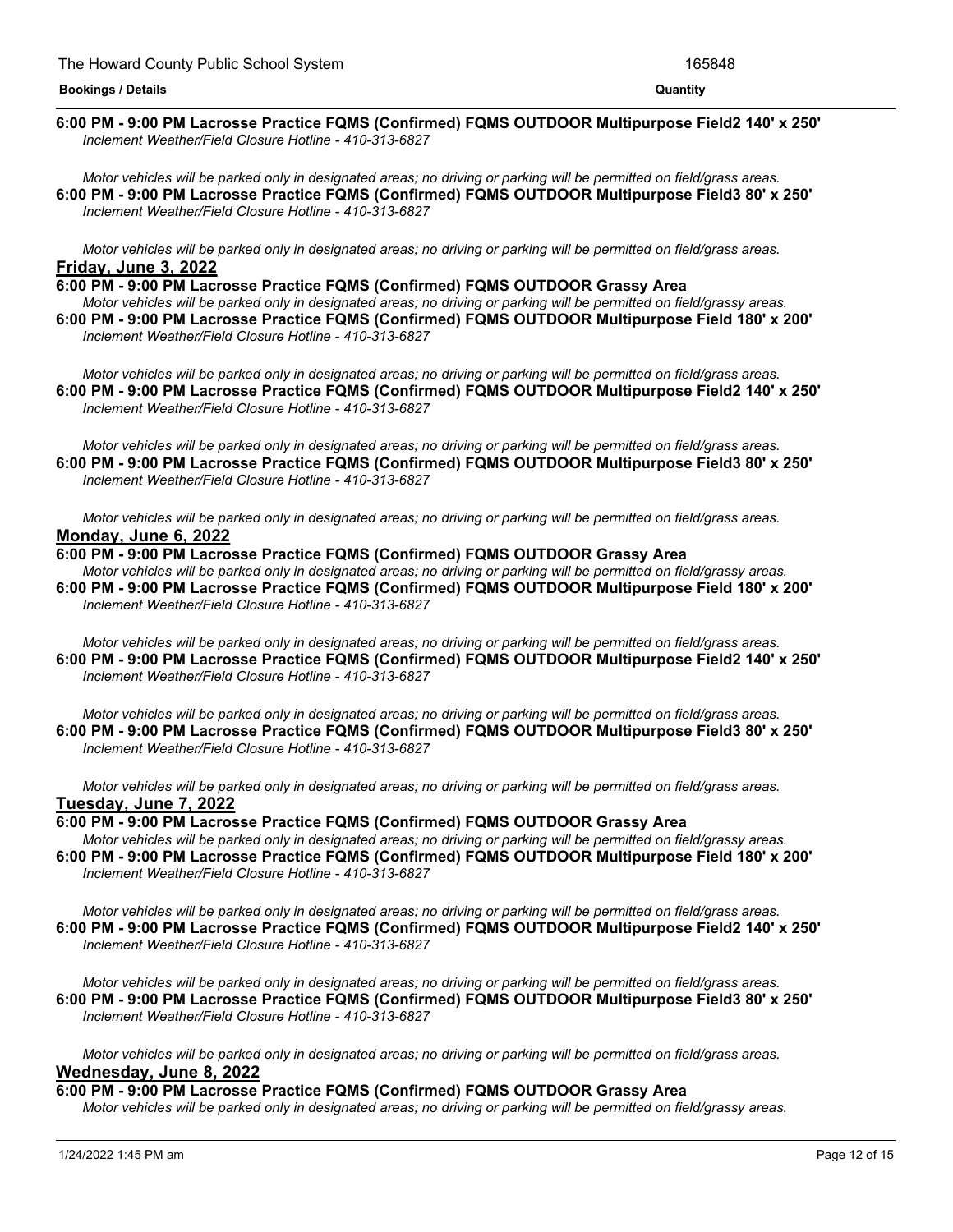#### <u> 1989 - Andrea Andrew Maria (h. 1989).</u> **6:00 PM - 9:00 PM Lacrosse Practice FQMS (Confirmed) FQMS OUTDOOR Multipurpose Field 180' x 200'** *Inclement Weather/Field Closure Hotline - 410-313-6827*

Motor vehicles will be parked only in designated areas; no driving or parking will be permitted on field/grass areas. **6:00 PM - 9:00 PM Lacrosse Practice FQMS (Confirmed) FQMS OUTDOOR Multipurpose Field2 140' x 250'** *Inclement Weather/Field Closure Hotline - 410-313-6827*

Motor vehicles will be parked only in designated areas; no driving or parking will be permitted on field/grass areas. **6:00 PM - 9:00 PM Lacrosse Practice FQMS (Confirmed) FQMS OUTDOOR Multipurpose Field3 80' x 250'** *Inclement Weather/Field Closure Hotline - 410-313-6827*

Motor vehicles will be parked only in designated areas: no driving or parking will be permitted on field/grass areas. **Thursday, June 9, 2022**

# **6:00 PM - 9:00 PM Lacrosse Practice FQMS (Confirmed) FQMS OUTDOOR Grassy Area**

Motor vehicles will be parked only in designated areas; no driving or parking will be permitted on field/grassy areas. **6:00 PM - 9:00 PM Lacrosse Practice FQMS (Confirmed) FQMS OUTDOOR Multipurpose Field 180' x 200'** *Inclement Weather/Field Closure Hotline - 410-313-6827*

Motor vehicles will be parked only in designated areas; no driving or parking will be permitted on field/grass areas. **6:00 PM - 9:00 PM Lacrosse Practice FQMS (Confirmed) FQMS OUTDOOR Multipurpose Field2 140' x 250'** *Inclement Weather/Field Closure Hotline - 410-313-6827*

Motor vehicles will be parked only in designated areas: no driving or parking will be permitted on field/grass areas. **6:00 PM - 9:00 PM Lacrosse Practice FQMS (Confirmed) FQMS OUTDOOR Multipurpose Field3 80' x 250'** *Inclement Weather/Field Closure Hotline - 410-313-6827*

Motor vehicles will be parked only in designated areas; no driving or parking will be permitted on field/grass areas. **Friday, June 10, 2022**

**6:00 PM - 9:00 PM Lacrosse Practice FQMS (Confirmed) FQMS OUTDOOR Grassy Area** Motor vehicles will be parked only in designated areas; no driving or parking will be permitted on field/grassy areas.

**6:00 PM - 9:00 PM Lacrosse Practice FQMS (Confirmed) FQMS OUTDOOR Multipurpose Field 180' x 200'** *Inclement Weather/Field Closure Hotline - 410-313-6827*

Motor vehicles will be parked only in designated areas; no driving or parking will be permitted on field/grass areas. **6:00 PM - 9:00 PM Lacrosse Practice FQMS (Confirmed) FQMS OUTDOOR Multipurpose Field2 140' x 250'** *Inclement Weather/Field Closure Hotline - 410-313-6827*

Motor vehicles will be parked only in designated areas; no driving or parking will be permitted on field/grass areas. **6:00 PM - 9:00 PM Lacrosse Practice FQMS (Confirmed) FQMS OUTDOOR Multipurpose Field3 80' x 250'** *Inclement Weather/Field Closure Hotline - 410-313-6827*

Motor vehicles will be parked only in designated areas; no driving or parking will be permitted on field/grass areas. **Monday, June 13, 2022**

**6:00 PM - 9:00 PM Lacrosse Practice FQMS (Confirmed) FQMS OUTDOOR Grassy Area**

Motor vehicles will be parked only in designated areas; no driving or parking will be permitted on field/grassy areas. **6:00 PM - 9:00 PM Lacrosse Practice FQMS (Confirmed) FQMS OUTDOOR Multipurpose Field 180' x 200'** *Inclement Weather/Field Closure Hotline - 410-313-6827*

Motor vehicles will be parked only in designated areas; no driving or parking will be permitted on field/grass areas. **6:00 PM - 9:00 PM Lacrosse Practice FQMS (Confirmed) FQMS OUTDOOR Multipurpose Field2 140' x 250'** *Inclement Weather/Field Closure Hotline - 410-313-6827*

Motor vehicles will be parked only in designated areas; no driving or parking will be permitted on field/grass areas. **6:00 PM - 9:00 PM Lacrosse Practice FQMS (Confirmed) FQMS OUTDOOR Multipurpose Field3 80' x 250'** *Inclement Weather/Field Closure Hotline - 410-313-6827*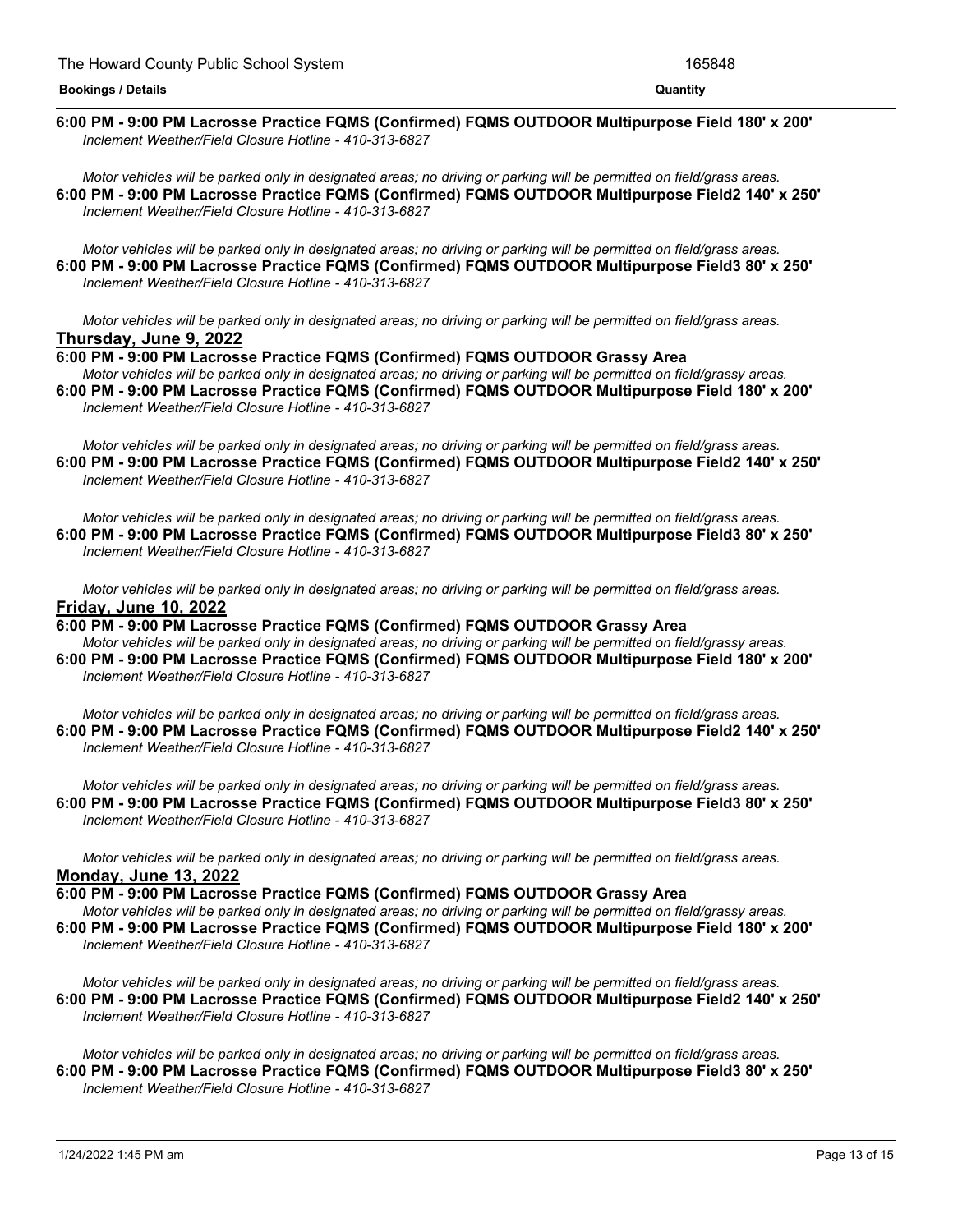Motor vehicles will be parked only in designated areas; no driving or parking will be permitted on field/grass areas. **Tuesday, June 14, 2022**

**6:00 PM - 9:00 PM Lacrosse Practice FQMS (Confirmed) FQMS OUTDOOR Grassy Area**

Motor vehicles will be parked only in designated areas; no driving or parking will be permitted on field/grassy areas. **6:00 PM - 9:00 PM Lacrosse Practice FQMS (Confirmed) FQMS OUTDOOR Multipurpose Field 180' x 200'** *Inclement Weather/Field Closure Hotline - 410-313-6827*

Motor vehicles will be parked only in designated areas; no driving or parking will be permitted on field/grass areas. **6:00 PM - 9:00 PM Lacrosse Practice FQMS (Confirmed) FQMS OUTDOOR Multipurpose Field2 140' x 250'** *Inclement Weather/Field Closure Hotline - 410-313-6827*

Motor vehicles will be parked only in designated areas; no driving or parking will be permitted on field/grass areas. **6:00 PM - 9:00 PM Lacrosse Practice FQMS (Confirmed) FQMS OUTDOOR Multipurpose Field3 80' x 250'** *Inclement Weather/Field Closure Hotline - 410-313-6827*

Motor vehicles will be parked only in designated areas; no driving or parking will be permitted on field/grass areas. **Wednesday, June 15, 2022**

**6:00 PM - 9:00 PM Lacrosse Practice FQMS (Confirmed) FQMS OUTDOOR Grassy Area**

Motor vehicles will be parked only in designated areas; no driving or parking will be permitted on field/grassy areas. **6:00 PM - 9:00 PM Lacrosse Practice FQMS (Confirmed) FQMS OUTDOOR Multipurpose Field 180' x 200'** *Inclement Weather/Field Closure Hotline - 410-313-6827*

Motor vehicles will be parked only in designated areas; no driving or parking will be permitted on field/grass areas. **6:00 PM - 9:00 PM Lacrosse Practice FQMS (Confirmed) FQMS OUTDOOR Multipurpose Field2 140' x 250'** *Inclement Weather/Field Closure Hotline - 410-313-6827*

Motor vehicles will be parked only in designated areas; no driving or parking will be permitted on field/grass areas. **6:00 PM - 9:00 PM Lacrosse Practice FQMS (Confirmed) FQMS OUTDOOR Multipurpose Field3 80' x 250'** *Inclement Weather/Field Closure Hotline - 410-313-6827*

Motor vehicles will be parked only in designated areas; no driving or parking will be permitted on field/grass areas. **Thursday, June 16, 2022**

**6:00 PM - 9:00 PM Lacrosse Practice FQMS (Confirmed) FQMS OUTDOOR Grassy Area**

Motor vehicles will be parked only in designated areas; no driving or parking will be permitted on field/grassy areas. **6:00 PM - 9:00 PM Lacrosse Practice FQMS (Confirmed) FQMS OUTDOOR Multipurpose Field 180' x 200'** *Inclement Weather/Field Closure Hotline - 410-313-6827*

Motor vehicles will be parked only in designated areas; no driving or parking will be permitted on field/grass areas. **6:00 PM - 9:00 PM Lacrosse Practice FQMS (Confirmed) FQMS OUTDOOR Multipurpose Field2 140' x 250'** *Inclement Weather/Field Closure Hotline - 410-313-6827*

Motor vehicles will be parked only in designated areas; no driving or parking will be permitted on field/grass areas. **6:00 PM - 9:00 PM Lacrosse Practice FQMS (Confirmed) FQMS OUTDOOR Multipurpose Field3 80' x 250'** *Inclement Weather/Field Closure Hotline - 410-313-6827*

Motor vehicles will be parked only in designated areas; no driving or parking will be permitted on field/grass areas. **Friday, June 17, 2022**

**6:00 PM - 9:00 PM Lacrosse Practice FQMS (Confirmed) FQMS OUTDOOR Grassy Area**

Motor vehicles will be parked only in designated areas; no driving or parking will be permitted on field/grassy areas. **6:00 PM - 9:00 PM Lacrosse Practice FQMS (Confirmed) FQMS OUTDOOR Multipurpose Field 180' x 200'** *Inclement Weather/Field Closure Hotline - 410-313-6827*

Motor vehicles will be parked only in designated areas; no driving or parking will be permitted on field/grass areas. **6:00 PM - 9:00 PM Lacrosse Practice FQMS (Confirmed) FQMS OUTDOOR Multipurpose Field2 140' x 250'** *Inclement Weather/Field Closure Hotline - 410-313-6827*